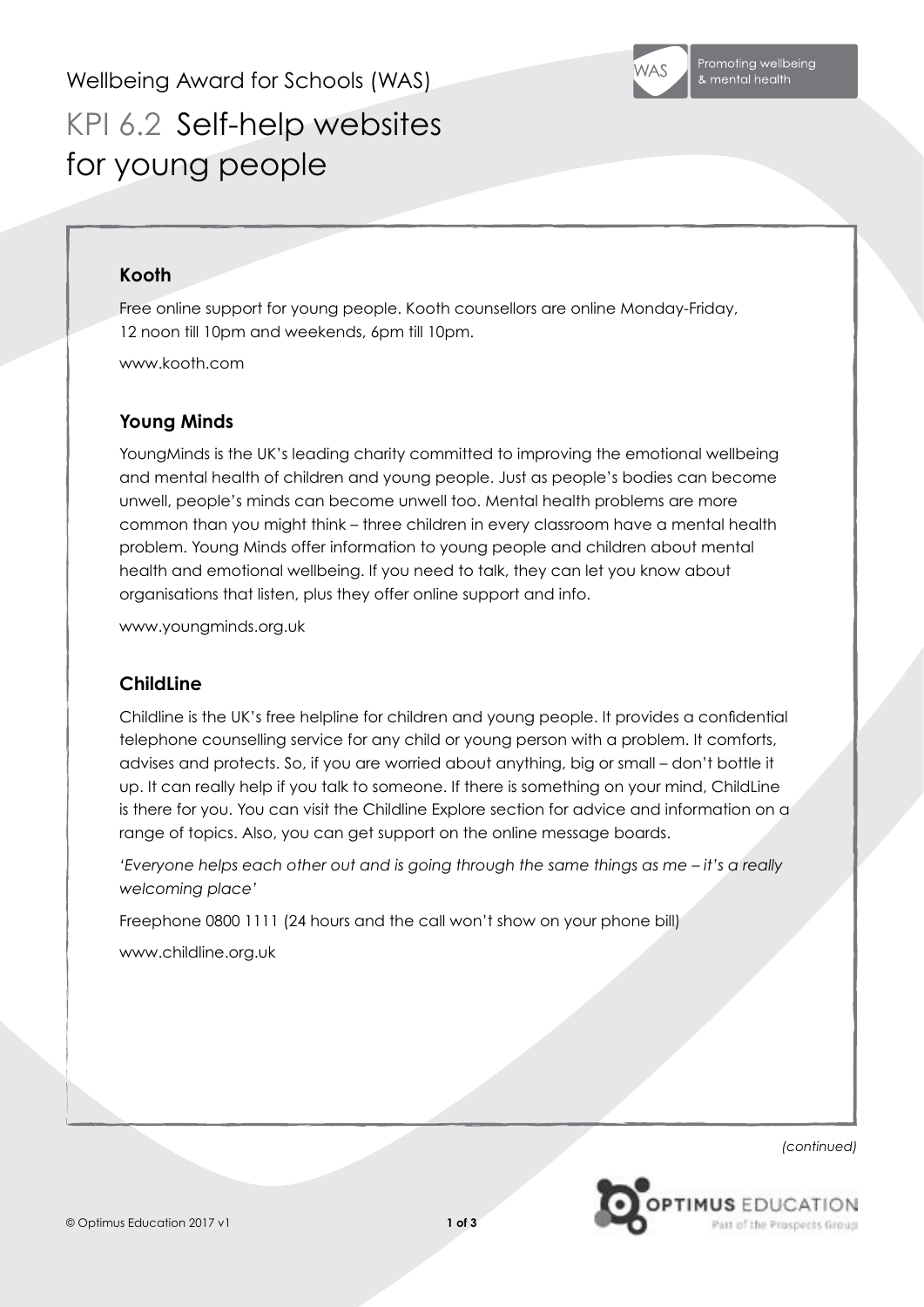KPI 6.2 *(continued)*



# Self-help websites for young people

### **The Mix**

Free, confidential telephone helpline finding young people the best help whatever the problem. Provides free connections to local or national services, and can text information to callers' mobile phones.

Freephone 0808 808 4994 (7 days a week 1pm-11pm)

www.themix.org.uk/

### **Samaritans**

Samaritans volunteers listen in confidence to anyone in any type of emotional distress, without judging or telling people what to do.

Call 0116 123 (24 hours, 7 days a week)

www.samaritans.org.uk

### **FRANK**

Confidential information and advice for anyone concerned about their own or someone else's drug or solvent misuse.

Freephone 0800 77 66 00 (24-hour service, free if calling from a landline and won't show up on the phone bill, provides translation for non-English speakers)

www.talktofrank.com

## **B-EAT youth helpline**

Online community information, help and support for anyone affected by eating disorders.

Call 0845 634 7650 (Monday to Friday evenings, from 4.30pm to 8.30pm, and Saturdays, 1.00pm – 4.30pm)

www.b-eat.co.uk/

*(continued)*